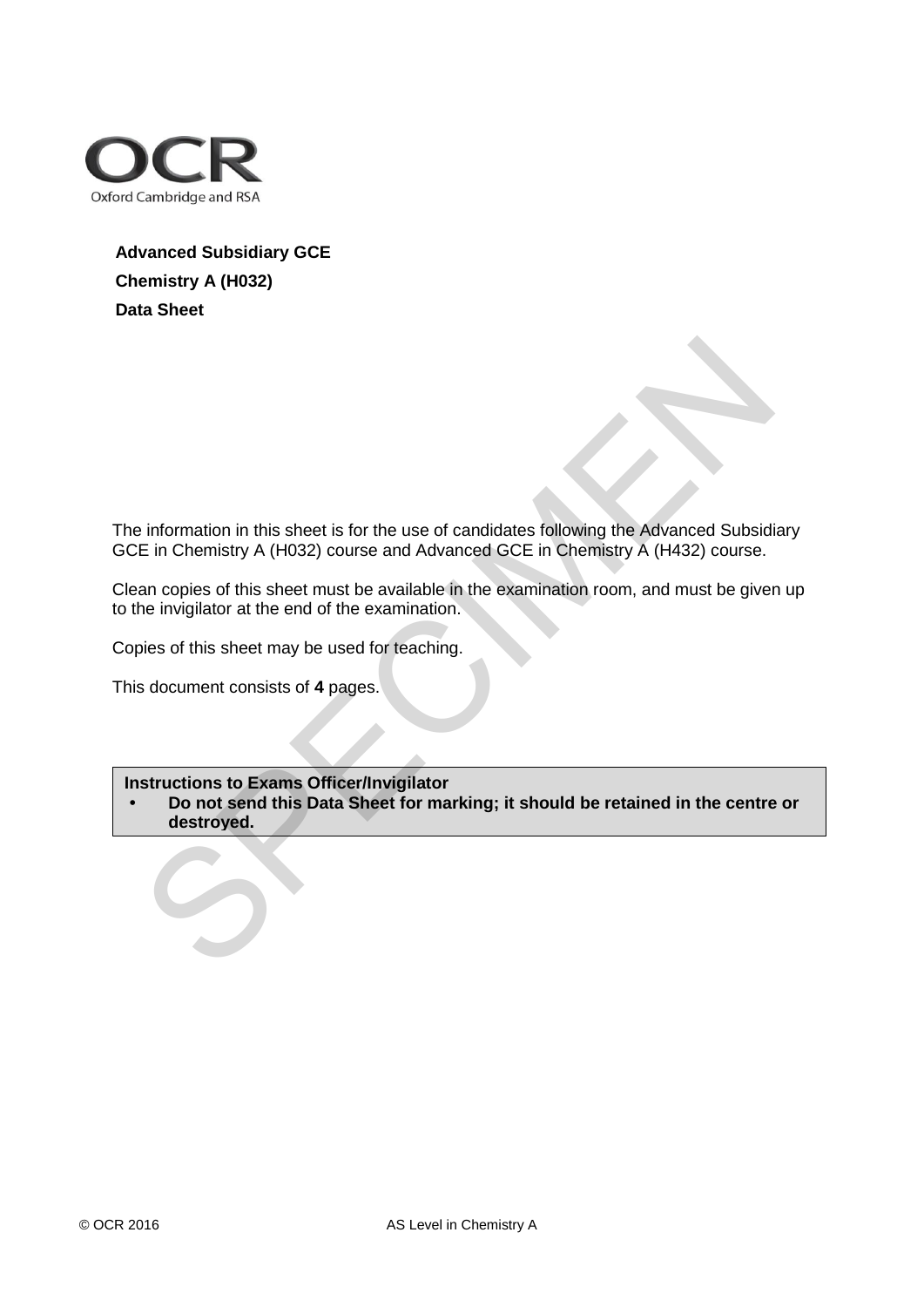Molar gas volume = 24.0 dm<sup>3</sup> mol<sup>-1</sup> at room temperature and pressure, RTP

Avogadro constant,  $N_A = 6.02 \times 10^{23}$  mol<sup>-1</sup>

Specific heat capacity of water,  $c = 4.18$  J g<sup>-1</sup> K<sup>-1</sup>

lonic product of water,  $K_w = 1.00 \times 10^{-14}$  mol<sup>2</sup> dm<sup>-6</sup> at 298 K

## **Characteristic infrared absorptions in organic molecules**

| 1 tonne = $10^6$ g                                                |                                                                                             |                                                |  |  |  |  |  |  |  |  |  |  |
|-------------------------------------------------------------------|---------------------------------------------------------------------------------------------|------------------------------------------------|--|--|--|--|--|--|--|--|--|--|
| Arrhenius equation: $k = Ae^{-Ea/RT}$ or ln $k = -E_a/RT + \ln A$ |                                                                                             |                                                |  |  |  |  |  |  |  |  |  |  |
| Gas constant, $R = 8.314$ J mol <sup>-1</sup> K <sup>-1</sup>     |                                                                                             |                                                |  |  |  |  |  |  |  |  |  |  |
|                                                                   |                                                                                             |                                                |  |  |  |  |  |  |  |  |  |  |
| Characteristic infrared absorptions in organic molecules          |                                                                                             |                                                |  |  |  |  |  |  |  |  |  |  |
| Wavenumber / $cm-1$<br>Location<br><b>Bond</b>                    |                                                                                             |                                                |  |  |  |  |  |  |  |  |  |  |
| $C-C$                                                             | Alkanes, alkyl chains                                                                       | 750-1100                                       |  |  |  |  |  |  |  |  |  |  |
| $C - X$                                                           | Haloalkanes ( $X = Cl$ , Br, I)                                                             | 500-800                                        |  |  |  |  |  |  |  |  |  |  |
| $C-F$                                                             | Fluoroalkanes                                                                               | 1000-1350                                      |  |  |  |  |  |  |  |  |  |  |
| $C - O$                                                           | Alcohols, esters, carboxylic acids                                                          | 1000-1300                                      |  |  |  |  |  |  |  |  |  |  |
| $C = C$                                                           | Alkenes                                                                                     | 1620-1680                                      |  |  |  |  |  |  |  |  |  |  |
| $C = O$                                                           | Aldehydes, ketones, carboxylic acids, esters,<br>amides, acyl chlorides and acid anhydrides | 1630-1820                                      |  |  |  |  |  |  |  |  |  |  |
| aromatic<br>$C = C$                                               | Arenes                                                                                      | Several peaks in range<br>1450-1650 (variable) |  |  |  |  |  |  |  |  |  |  |
| $C \equiv N$                                                      | <b>Nitriles</b>                                                                             | 2220-2260                                      |  |  |  |  |  |  |  |  |  |  |
| $C-H$                                                             | Alkyl groups, alkenes, arenes                                                               | 2850-3100                                      |  |  |  |  |  |  |  |  |  |  |
| $O-H$                                                             | Carboxylic acids                                                                            | 2500-3300 (broad)                              |  |  |  |  |  |  |  |  |  |  |
| $N-H$                                                             | Amines, amides                                                                              | 3300-3500                                      |  |  |  |  |  |  |  |  |  |  |
| $O-H$                                                             | Alcohols, phenols                                                                           | 3200-3600                                      |  |  |  |  |  |  |  |  |  |  |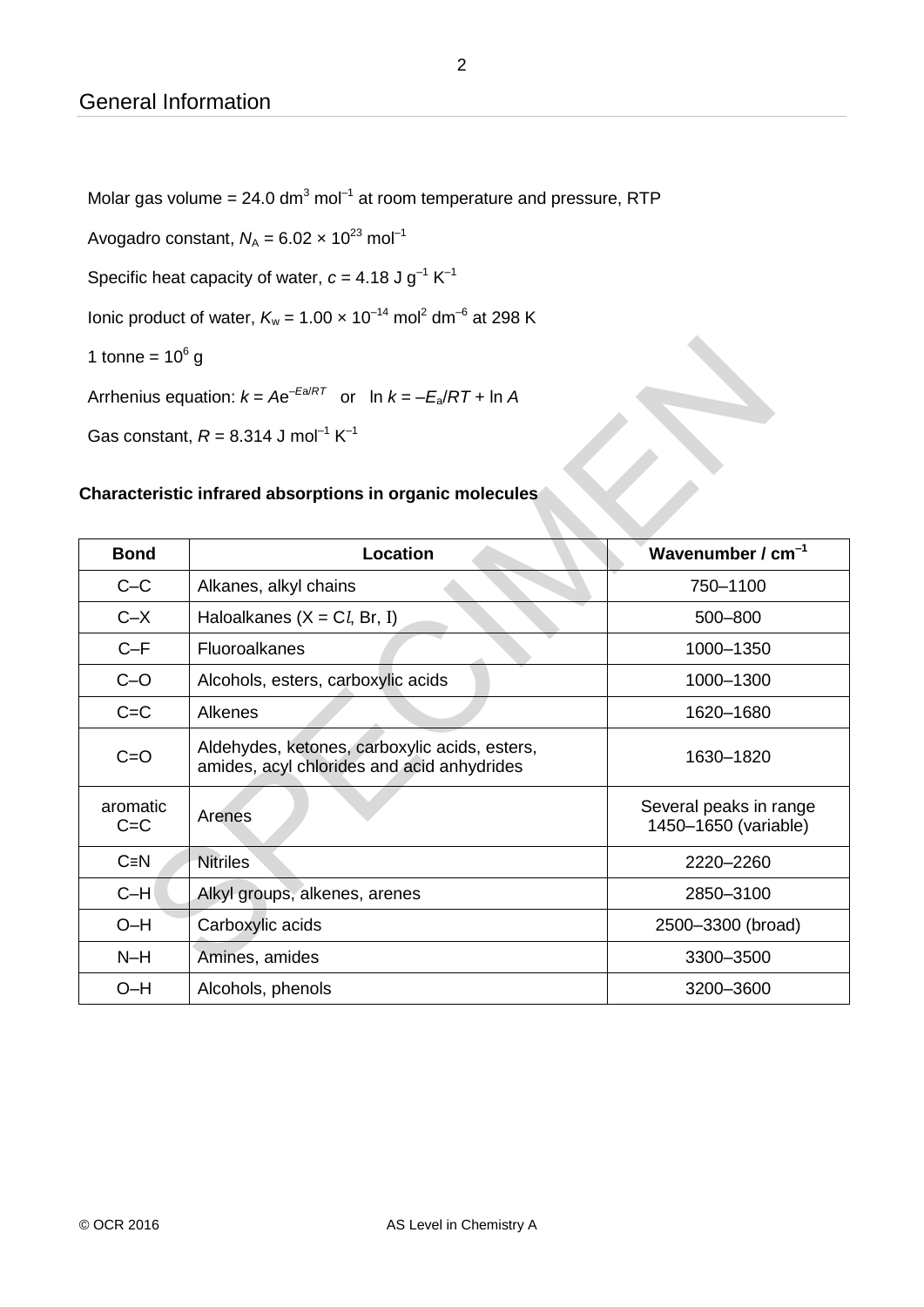

Chemical shifts are variable and can vary depending on the solvent, concentration and substituents. As a result, shifts may be outside the ranges indicated above.

O**H** and N**H** chemical shifts are very variable and are often broad. Signals are not usually seen as split peaks.

Note that CH bonded to 'shifting groups' on either side, e.g. O–CH<sub>2</sub>–C=O, may be shifted more than indicated above.